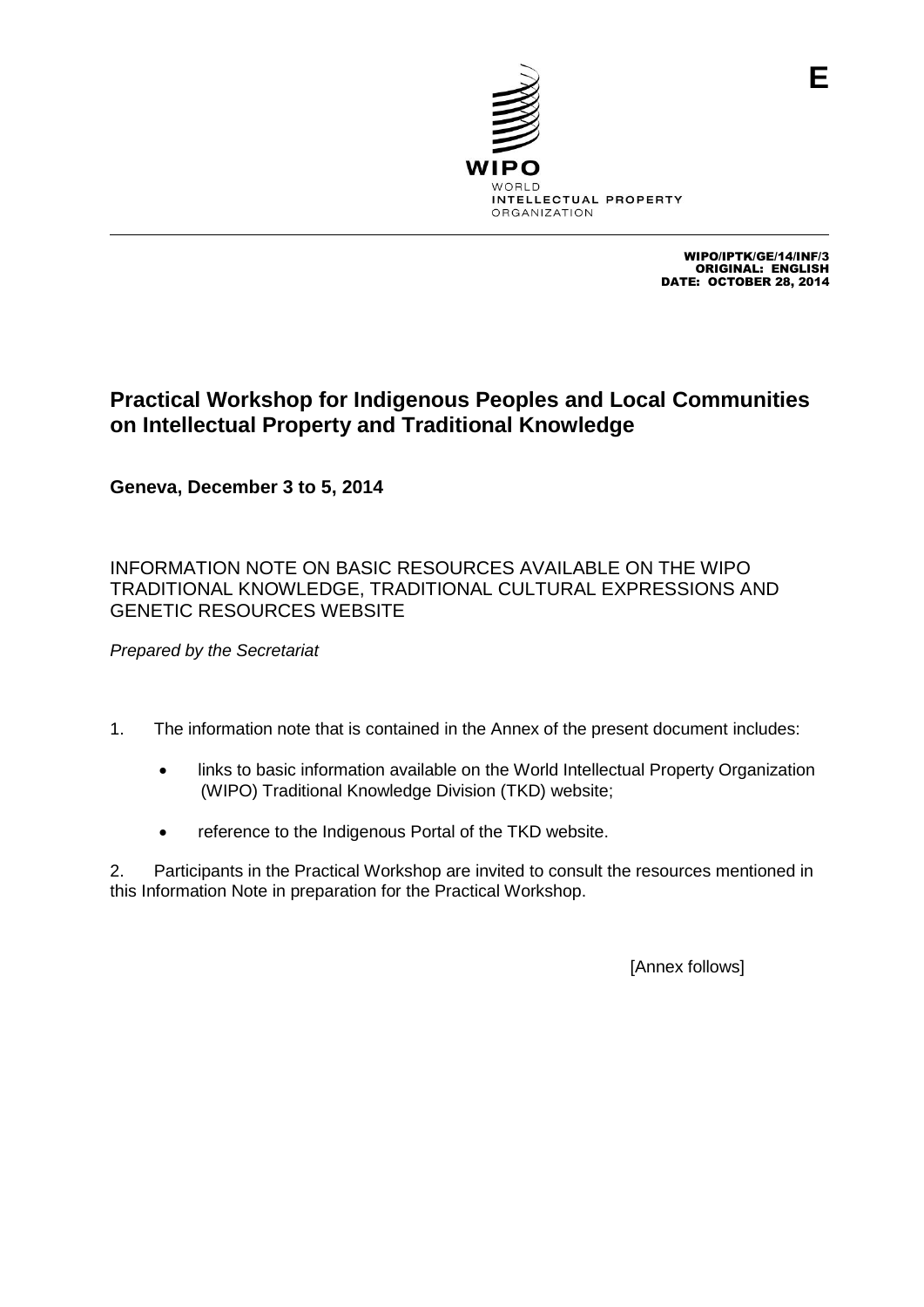## WIPO PRACTICAL WORKSHOP FOR INDIGENOUS PEOPLES AND LOCAL COMMUNITIES ON INTELLECTUAL PROPERTY AND TRADITIONAL KNOWLEDGE

Geneva, December 3 to 5, 2014

### Information Note

# **Basic resources on the protection of Genetic Resources (GRs), Traditional Knowledge (TK) and Traditional Cultural Expressions (TCEs) from an Intellectual Property (IP) perspective**

- What is IP? [http://www.wipo.int/edocs/pubdocs/en/intproperty/450/wipo\\_pub\\_450.pdf](http://www.wipo.int/edocs/pubdocs/en/intproperty/450/wipo_pub_450.pdf)
- Background Brief on IP and TK and TCEs: [http://www.wipo.int/export/sites/www/tk/en/documents/pdf/background\\_brief\\_on\\_tk.pdf](http://www.wipo.int/export/sites/www/tk/en/documents/pdf/background_brief_on_tk.pdf)
- Information booklet: Overview on IP and GRs, TK and TCEs: [http://www.wipo.int/freepublications/en/tk/933/wipo\\_pub\\_933.pdf](http://www.wipo.int/freepublications/en/tk/933/wipo_pub_933.pdf)
- Frequently Asked Questions: <http://www.wipo.int/tk/en/resources/faqs.html>

For additional information, you may wish to consult:

- Glossary of Key Terms Related to IP and GRs, TK and TCEs: [http://www.wipo.int/edocs/mdocs/tk/en/wipo\\_grtkf\\_ic\\_23/wipo\\_grtkf\\_ic\\_23\\_inf\\_8.pdf](http://www.wipo.int/edocs/mdocs/tk/en/wipo_grtkf_ic_23/wipo_grtkf_ic_23_inf_8.pdf)
- Gap Analyses on the Protection of TK [http://www.wipo.int/edocs/mdocs/tk/en/wipo\\_grtkf\\_ic\\_13/wipo\\_grtkf\\_ic\\_13\\_5\\_b\\_rev.pdf](http://www.wipo.int/edocs/mdocs/tk/en/wipo_grtkf_ic_13/wipo_grtkf_ic_13_5_b_rev.pdf)
- Gap Analyses on the Protection of TCEs [http://www.wipo.int/edocs/mdocs/tk/en/wipo\\_grtkf\\_ic\\_13/wipo\\_grtkf\\_ic\\_13\\_4\\_b\\_rev.pdf](http://www.wipo.int/edocs/mdocs/tk/en/wipo_grtkf_ic_13/wipo_grtkf_ic_13_4_b_rev.pdf)
- Customary Law and IP: [http://www.wipo.int/export/sites/www/tk/en/resources/pdf/tk\\_brief7.pdf](http://www.wipo.int/export/sites/www/tk/en/resources/pdf/tk_brief7.pdf)

Other publications and resources, including Briefs on several topics, are also available on the key resources webpage. See the complete list at: <http://www.wipo.int/tk/en/resources/>

### **The WIPO Intergovernmental Committee on Intellectual Property and Genetic Resources, Traditional Knowledge and Folklore process**

The WIPO Intergovernmental Committee on Intellectual Property and Genetic Resources, Traditional Knowledge and Folklore (IGC) was established by the Assemblies of the Member States of WIPO (General Assembly) in 2000, as a forum where WIPO Member States are undertaking text-based negotiations with the objective of reaching agreement on a text(s) of an international legal instrument(s), which will ensure the effective protection of TK and TCEs and for regulating the interface between intellectual property and access to and benefit-sharing in GRs. See IGC website at: <http://www.wipo.int/tk/en/igc/>